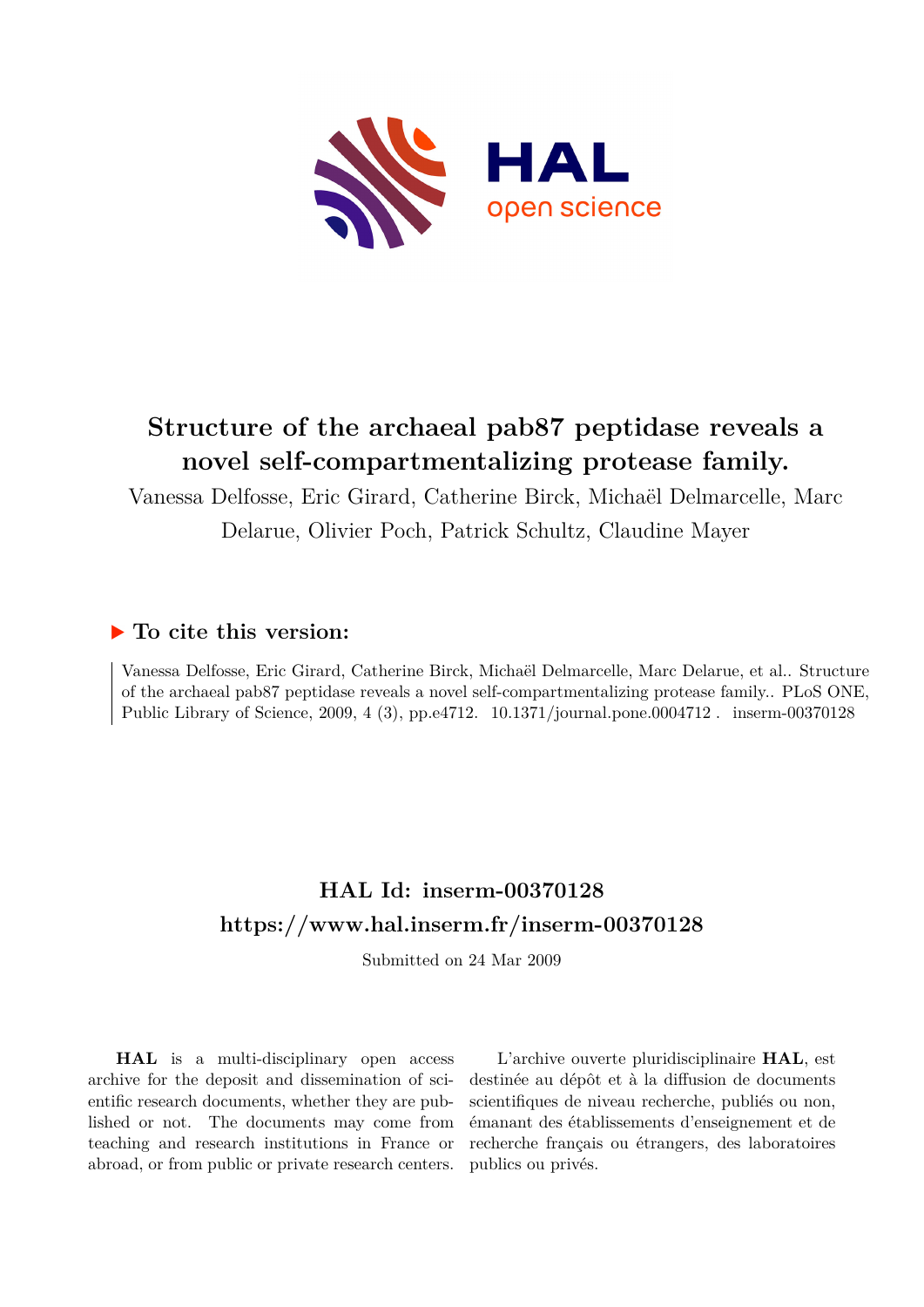# Structure of the Archaeal Pab87 Peptidase Reveals a Novel Self-Compartmentalizing Protease Family

## Vanessa Delfosse<sup>1</sup>, Eric Girard<sup>2</sup>, Catherine Birck<sup>3</sup>, Michaël Delmarcelle<sup>4</sup>, Marc Delarue<sup>5</sup>, Olivier Poch<sup>3</sup>, Patrick Schultz<sup>3</sup>, Claudine Mayer<sup>1,5\*</sup>

1 Centre de Recherche des Cordeliers, LRMA, INSERM UMR-S 872, Université Pierre et Marie Curie, Paris, France, 2 Institut de Biologie Structurale UMR5075 CEA-CNRS-UJF, Grenoble, France, 3 Département de Biologie et Génomique Structurales, IGBMC, Illkirch, France, 4 Centre d'Ingénierie des Protéines, Université de Liège, Institut de Chimie B6, Sart-Tilman, Belgium, 5 Département de Biologie Structurale et Chimie, Institut Pasteur, CNRS URA 2185, Paris, France

## Abstract

Self-compartmentalizing proteases orchestrate protein turnover through an original architecture characterized by a central catalytic chamber. Here we report the first structure of an archaeal member of a new self-compartmentalizing protease family forming a cubic-shaped octamer with  $D_4$  symmetry and referred to as CubicO. We solved the structure of the Pyrococcus abyssi Pab87 protein at 2.2 Å resolution using the anomalous signal of the high-phasing-power lanthanide derivative Lu-HPDO3A. A 20 Å wide channel runs through this supramolecular assembly of 0.4 MDa, giving access to a 60 Å wide central chamber holding the eight active sites. Surprisingly, activity assays revealed that Pab87 degrades specifically pamino acid containing peptides, which have never been observed in archaea. Genomic context of the Pab87 gene showed that it is surrounded by genes involved in the amino acid/peptide transport or metabolism. We propose that CubicO proteases are involved in the processing of p-peptides from environmental origins.

Citation: Delfosse V, Girard E, Birck C, Delmarcelle M, Delarue M, et al. (2009) Structure of the Archaeal Pab87 Peptidase Reveals a Novel Self-Compartmentalizing Protease Family. PLoS ONE 4(3): e4712. doi:10.1371/journal.pone.0004712

Editor: Bostjan Kobe, University of Queensland, Australia

Received January 3, 2009; Accepted January 28, 2009; Published March 5, 2009

Copyright: © 2009 Delfosse et al. This is an open-access article distributed under the terms of the Creative Commons Attribution License, which permits unrestricted use, distribution, and reproduction in any medium, provided the original author and source are credited.

Funding: Vanessa Delfosse was supported by a scholarship from the French Ministry of Research and higher education. The funders had no role in study design, data collection and analysis, decision to publish, or preparation of the manuscript.

Competing Interests: The authors have declared that no competing interests exist.

\* E-mail: mayer@pasteur.fr

## Introduction

Intracellular protein breakdown is a universal process that implicates protein degradation carried out by high-molecular-weight self-compartmentalizing proteases [1,2]. They belong to different MEROPS families [3] but have converged towards the same barrelshaped architecture. Compartmentalization confines the peptidase activity to inner cavities only accessible to unfolded polypeptides. Initial proteolysis is fulfilled by energy-dependent proteasome in eukaryotes and archaea [4] or by the equivalent bacterial counterparts, HslVU [5], ClpAP [6], or Lon [7], which generate peptides of about 10 amino acids long. In addition to the energydependent proteasome systems, energy-independent protease complexes have been described to further process and degrade the peptides produced by proteasomes. Organisms diverged in terms of peptide hydrolysis processes and have their own specific pool of different energy-independent proteases that functionally complements the proteasome activity [8]. Structural studies of such complexes, that putatively take part in the degradation of small oligopeptides, reveal several types of organization. The 720 kDa Tricorn protease from Thermoplasma acidophilum contains six subunits associated into rings with  $D_3$  symmetry and possesses trypsin- and chymotrypsin-like activities [9]. A larger assembly has been observed in vivo for Tricorn where 20 hexamers form a 14.6 MDa icosahedral capsid, whose physiological role is unknown [10]. The TET aminopeptidases are present in organisms where Tricorn is not found [11]. The crystal structures of archaeal *Pyrococcus horikoshii* PhTET1 and PhTET2 have revealed that these proteases adopt a

tetrahedral shape containing twelve subunits [12,13]. Like for Tricorn, TET can form a supramolecular assembly of 800 kDa composed of 24 subunits and referred to as octahedron, only observed in vivo yet [14]. TppII is the only energy-independent selfcompartmentalizing protease found exclusively in eukaryotes and consists of a particle of more than 1 MDa displaying both exo- and endo-proteolytic activities. TppII adopts a toroidal shape of 28 Å large and  $60 \text{ Å}$  long revealed by electron microscopy data [15] and is considered as the eukaryotic counterpart of Tricorn. Finally, the DppA D-aminopeptidase from Bacillus subtilis was the only example of D-stereospecific self-compartmentalizing protease described so far [16]. DppA is a homodecameric particule with  $D_5$  symmetry only found in bacteria and archaea. Here, we report the structure of a novel self-compartmentalizing protease, the Pab87 protein from the hyperthermophilic euryarchaeon Pyrococcus abyssi. Pab87 is a serine protease belonging to the MEROPS S12 family and displays sequence similarity with penicillin-recognizing proteins, termed PRP (Figure 1). This proteolytic complex of 0.4 MDa adopts a  $D_4$ barrel-shaped oligomeric architecture with a central channel and an internal cavity. Furthermore, protein Pab87 is, like DppA, Dstereospecific as shown by activity assays and is proposed to play a role in the processing of environmental D-amino acid containing peptides.

## Results and Discussion

The Pab87 structure was determined at  $2.2 \text{ Å}$  resolution using the single-wavelength anomalous dispersion method with anom-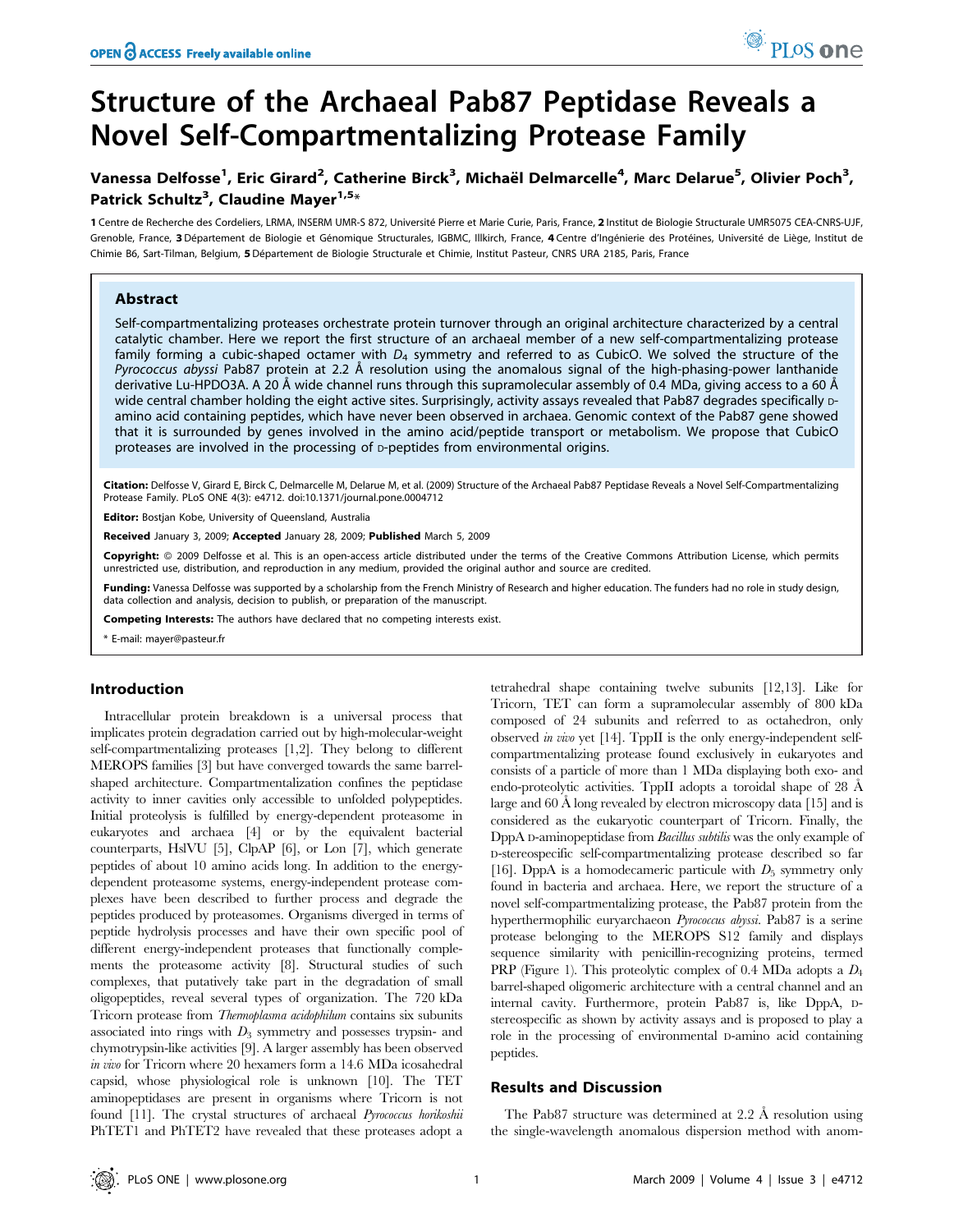

Figure 1. Primary structure of the CubicO proteases. Schematic representation of the CubicO protease sequences. The PRP (serine protease)  $\alpha$ / b and all-helical regions are in light blue and cyan, respectively, the linking helix in orange and the lipocalin domain in salmon. Numbering refers to the Pab87 sequence. The three PRP conserved motifs are indicated in black, the three CubicO specific motifs in red. doi:10.1371/journal.pone.0004712.g001

alous signal of a high-phasing-power lanthanide derivative, the Lu-HPDO3A complex (Table 1) [17]. Pab87 is the first characterized member of a new self-compartmentalizing protease family, referred to as CubicO proteases as they display a cubic-shaped octameric form (Figure 2). The molecular mass of the macromolecular assembly was confirmed using analytical ultracentrifugation (391 $\pm$ 10 kDa). The crystal structure of the *P. abyssi* CubicO protease (Pab87) reveals a 422 symmetry, where the eight monomers are arranged in a barrel-shaped architecture. In the protease complex, monomers associate through a non-crystallographic four-fold axis to form two stacked tetramers that are themselves related by a non-crystallographic two-fold axis perpendicular to the latter. The C-terminal domains interdigitate and form a central ring of one third of the total height of the octamer, playing a central role in this oligomerization (Figure 2B). Moreover, cryo-electron microscopy data show that Pab87 adopts the same octameric structure in solution (Figure 2D).

### The CubicO protease family

CubicO protease sequences, found in six deep-sea archaea and one marine  $\gamma$ -proteobacterium, are constituted by two sequence domains, an N-terminal serine protease domain and a C-terminal domain without any detectable sequence similarity (Figure 1). The protease domain displays sequence similarity to PRP, notably the conserved catalytic motifs -SXXK-, -YXN- and -HXG-, and belongs to S12 protease family. The CubicO sequences can be characterized by three additionnal specific motifs, -YAEAF/Land -FFYLN- located in the N-terminal domain, the latter extending the second PRP catalytic motif, and finally -ERYfound at the extreme C-terminus (Figure 1 and Figure S1).

With regard to the known energy-independent proteases, all CubicO sequences co-exist with at least one TET sequence. In the P. abyssi genome, four TET paralogs have been found. While TET aminopeptidases are present in organisms where Tricorn is not found, Tricorn is generally absent within the organisms that possess CubicO proteases. Concerning the D-aminopeptidase DppA, four of these seven organisms possess a DppA sequence. These observations highlight an intricate and complex distribution of either <sup>L</sup> or D-stereospecific self-compartmentalizing proteases among living organisms [11].

## Pab87 exopeptidase activities

As Pab87 is a S12 protease, the amino and carboxypeptidase activities were investigated. The aminopeptidase activity was tested using L- and D-Ala-p-nitroanilide compounds as substrates. Preliminary studies underlined the high  $K<sub>m</sub>$  values for these substrates. Catalytic efficiency  $k_{\text{cat}}/K_{\text{m}}$  could be determined as a

function of temperature (Figure 3B). Clearly, the enzyme shows a preference for the substrate with a D configuration. At  $90^{\circ}$ C, the  $k_{\text{cat}}/K_{\text{m}}$  is 3.92 M<sup>-1</sup> s<sup>-1</sup> and 0.06 M<sup>-1</sup> s<sup>-1</sup> for respectively the Dand L-Ala-p-nitroanilide. The  $k_{\text{cat}}/K_{\text{m}}$  values increase drastically after 70 $^{\circ}$ C. The maximum of activity was obtained at 90 $^{\circ}$ C, the

Table 1. Data collection and refinement statistics.

|                                                 | Lu-HPDO3A derivative                                                                                 |
|-------------------------------------------------|------------------------------------------------------------------------------------------------------|
| <b>Data collection</b>                          |                                                                                                      |
| X-ray source                                    | ESRF ID29                                                                                            |
| Wavelength (Å)                                  | 1.3403                                                                                               |
| Temperature (K)                                 | 100                                                                                                  |
| Space group                                     | P <sub>1</sub>                                                                                       |
| Unit-cell parameters (Å, °)                     | $a = 100.94$ , $b = 105.63$ , $c = 112.92$ , $\alpha = 72.17$ ,<br>$\beta$ = 66.51, $\gamma$ = 81.39 |
| Resolution range (Å) <sup>a</sup>               | $30.0 - 2.2$ (2.32 - 2.20)                                                                           |
| No. of unique reflections                       | 198,616                                                                                              |
| Multiplicity <sup>a</sup>                       | 7.7(7.8)                                                                                             |
| Completeness (%) <sup>a</sup>                   | 95.7 (93.8)                                                                                          |
| a, b<br>$R_{sym}$                               | 0.080(0.289)                                                                                         |
| $<$ I/ $\sigma$ (I) $>$ <sup>a</sup>            | 17.4(7.2)                                                                                            |
| <b>Refinement</b>                               |                                                                                                      |
| Resolution range (Å)                            | $30.0 - 2.2$                                                                                         |
| $R_{work}/R_{free}$ <sup>c</sup>                | 19.6/24.1                                                                                            |
| Number of atoms                                 | 30.885                                                                                               |
| Protein                                         | 28,405                                                                                               |
| Lu-HPDO3A                                       | 112                                                                                                  |
| Water                                           | 2,368                                                                                                |
| Average B factor                                | 24.4                                                                                                 |
| R.m.s <sup>d</sup> deviations from ideal values |                                                                                                      |
| Bond lengths (A)                                | 0.007                                                                                                |
| Bond angles (°)                                 | 1.3                                                                                                  |

<sup>a</sup>Values in parentheses correspond to the highest-resolution shell.  ${}^{b}R_{sym} = \sum_{h} \sum_{i} |I_{h,i} - I_{h}| / \sum_{h} \sum_{i} |I_{h} \rangle$ , where  $I_{h,i}$  is the *i*th observation of

reflection **h** and  $\langle I_h \rangle$  is the weighted average intensity for all observations *i* of reflection **h**. of reflection **h**.<br><sup>c</sup>R<sub>cryst</sub> =  $\Sigma$ |F<sub>o</sub>-F<sub>c</sub>|/ $\Sigma$ |F<sub>o</sub>|, where F<sub>o</sub> and F<sub>c</sub> are observed and calculated

amplitudes, respectively. R<sub>free</sub> is calculated similarly using a test set of reflections. The test set (5% of reflections) is omitted in the refinement. dRoot mean square.

doi:10.1371/journal.pone.0004712.t001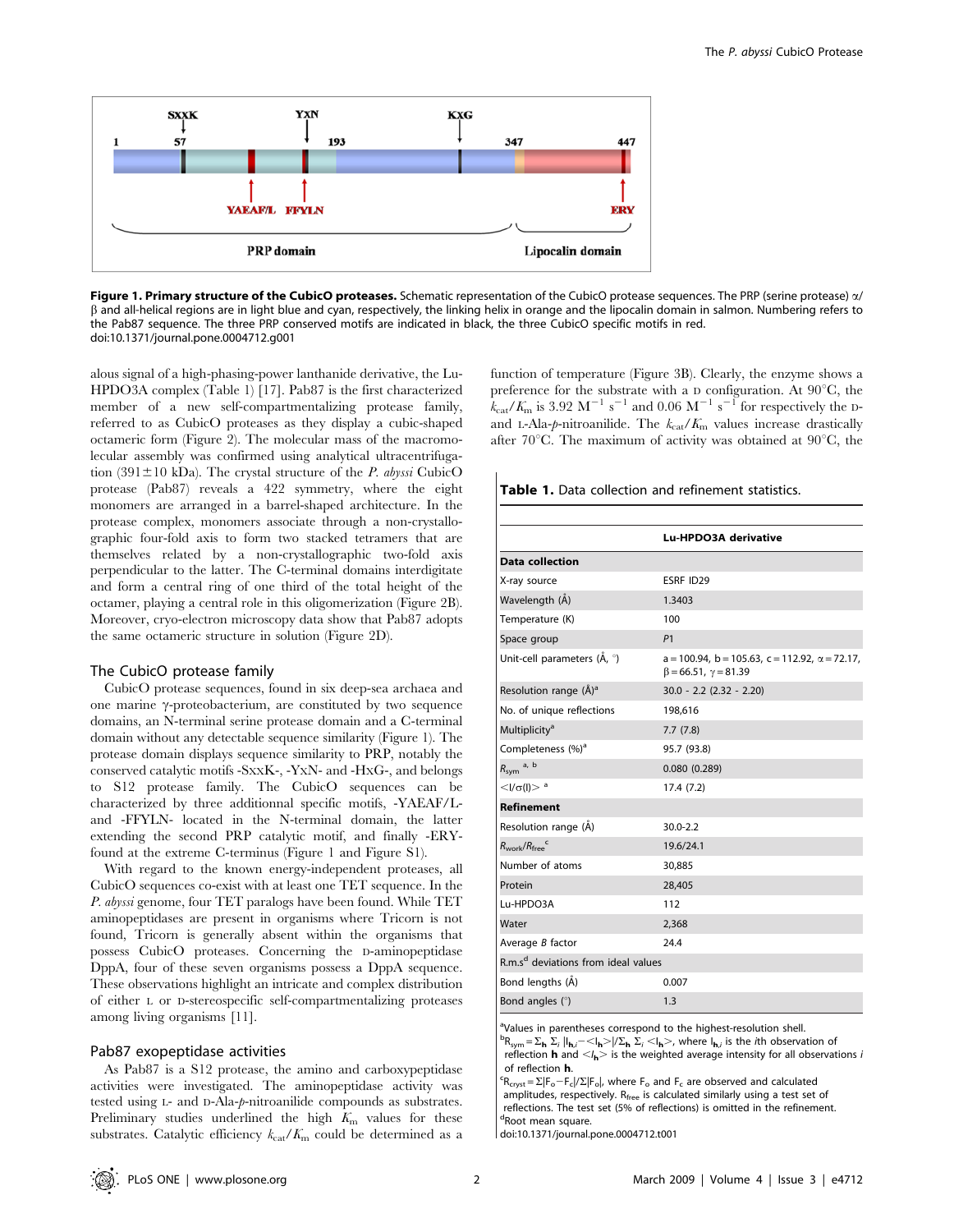

Figure 2. The CubicO particle. Structural regions are color coded as in Figure 1. A, Ribbon representation of the head-to-tail dimer structure forming the edges of the cubic-shaped octamer. B, side view along and C, top view perpendicular to the four-fold axis of the octamer. The central ring formed by the C-terminal domains represents one third of the total height. D, Fitting of cryo-EM map shown in transparent solid surface with the X-ray structure. doi:10.1371/journal.pone.0004712.g002

maximum technically reachable temperature, underlying the hyperthermophilic properties of the enzyme. Moreover, DDcarboxypeptidase activity was observed on various muropeptides. Mass spectrometry analyzes clearly show that Pab87 is able to hydrolyse the C-terminal D-alanine of pentapeptidic precursors with or without the sugar moiety from both Gram-negative and Gram-positive bacteria, at 37 and 90°C (Figure 3A). The Dstereospecificity observed for Pab87 is consistent with the activities of the majority of S12 proteases. Catalytic residues of P. abyssi CubicO protease perfectly superimpose to those of other S12 members, indicating similar catalytic pathways despite different subtrate specificities (Figure 3C). In conclusion, Pab87 is a hyperthermophilic peptidase that acts on D-amino acid containing peptides at N- and C-termini.

## A novel association of two structural domains

The 50.4 kDa monomer of Pab87 consists of two structural domains, an N-terminal PRP domain associated to a C-terminal lipocalin domain that plays a crucial role in the octamerization and in the active site compartmentalization (Figure 2A). The N-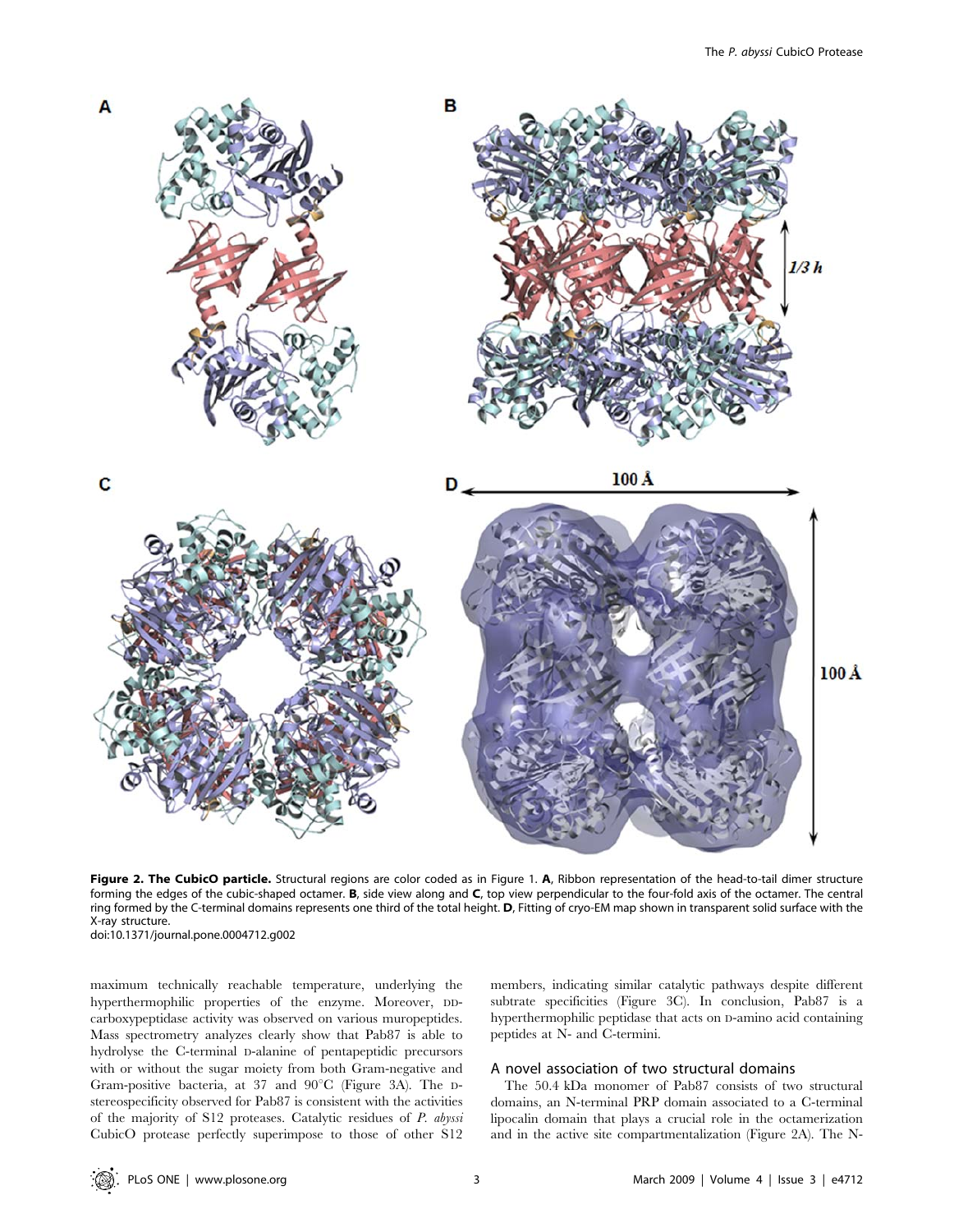

Figure 3. Exopeptidase activities of the CubicO proteases. A, MS analysis of the products of the carboxypeptidation reaction catalyzed by Pab87. Peaks at m/z 1108.5 and 1037.5 correspond to the GM-penta-(Ala-Ala) substrate and to the GM-tetra-(Ala-Ala) product respectively. B, Effect of temperature on the Pab87 catalytic efficiency on D-Ala-p-nitroanilide. Box indicates the relative aminopeptidase activity at 90°C of Pab87 on L- and Dp-NA. C, Close-up view of the superimposed active sites of Pab87 (in cyan), O. anthropi DAP p-aminopeptidase (in white; PDB id 1EI5) and of Streptomyces R61 DD-carboxypeptidase (in green; PDB id 3PTE). Only side chains of catalytic residues of the three structures with backbone of Pab87 are represented. Secondary structure elements are indicated in bold. doi:10.1371/journal.pone.0004712.g003

terminal domain structure follows the pattern of the known PRP structures, composed of two regions, one  $\alpha/\beta$  and one all-helical region with six helices. The  $\alpha/\beta$  region is discontinuous in sequence and consists of a main eight-stranded antiparallel  $\beta$ -sheet flanked by three helices. The C-terminal domain is connected to the N-terminal domain by a small helix, folded back onto the last helix of the N-terminal domain. The Pab87 C-terminal domain presents a typical lipocalin superfold  $[18]$  that consists of an  $\alpha$ helix and an eight-stranded antiparallel  $\beta$ -barrel (Figure 4). This  $N$ -terminal  $\alpha$ -helix closes off the top of the barrel, in vicinity of the PRP domain. Like for all lipocalins, the interior of the barrel is coated with hydrophobic residues. The tunnel observed in the lipocalins is replaced by a small recess at the bottom of the calyx. As lipocalins were first discovered in eukaryotes, and more recently in bacteria [19], the Pab87 C-terminal domain provides the first example of an archaeal lipocalin.

## Structure of the macromolecular assembly

The 400 kDa octamer looks like a 100 Å side cube with a central hole along the four-fold axis and small entrances distributed around the equatorial plane of the octamer. The octamer can be considered as four head-to-tail dimers organized around the four-fold axis, forming the edges of the cube (Figure 2). Each monomer interacts with four other subunits of the octamer but main interactions are observed within the head-to-tail dimers, where monomers interact primarily with each other by shape recognition through key-lock type interaction (Figure 5A, B). Intersubunit contacts are formed by electrostatic and hydrogenbonding interactions between the bottom of the lipocalin domain of the first monomer and the all-helical region of the PRP domain of the second monomer. Three bottom loops of the calyx embrace two helices of the N-terminal domain at the inside and outside face of the octamer. Interestingly, one of these helix-loop interactions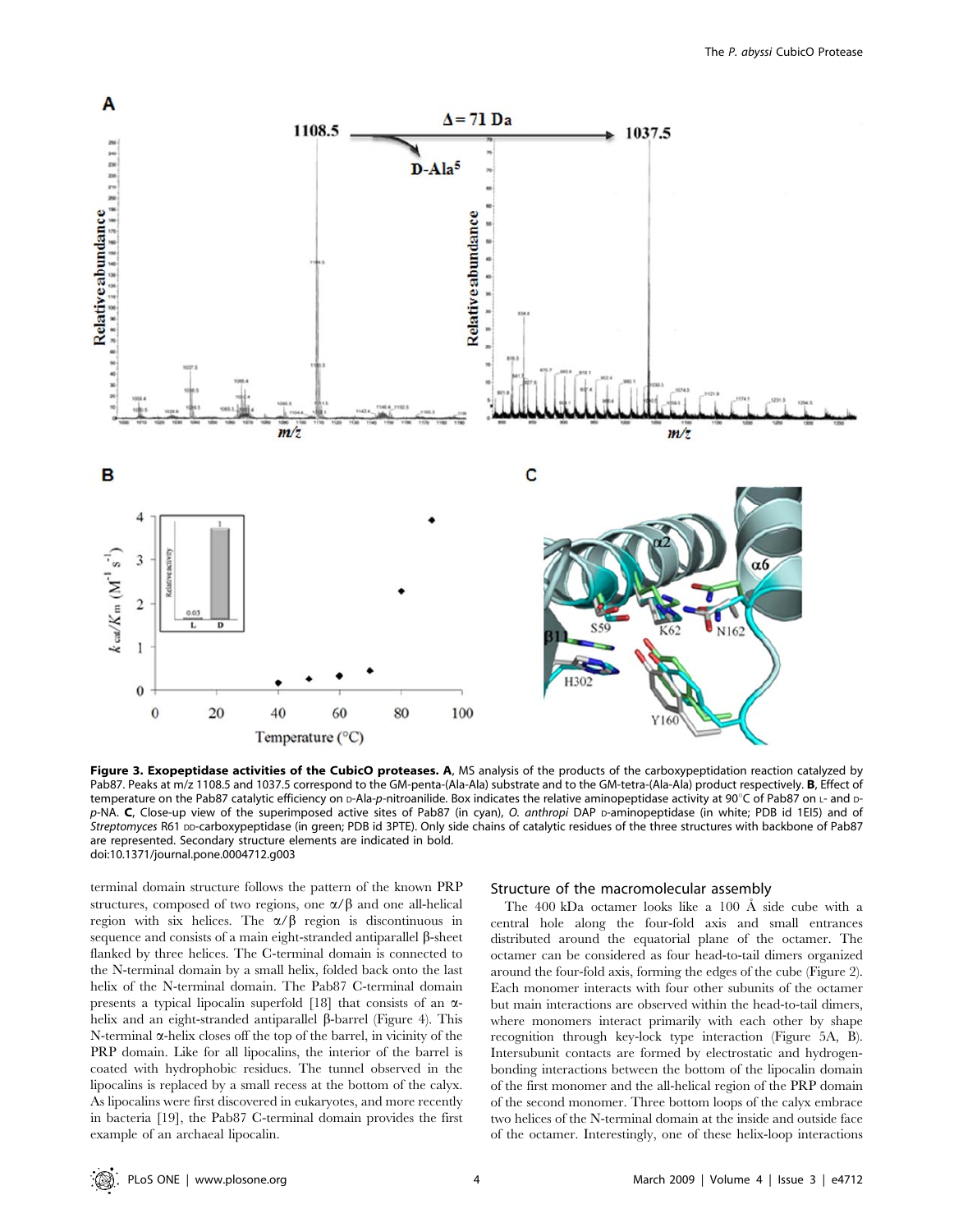

Figure 4. Secondary structure assignation for A, the N- and B, the C-terminal domains of the P. abyssi Pab87 monomer, color coded according to Figure 1 (the PRP  $\alpha/\beta$  and all-helical regions are in light blue and cyan, respectively, the linking helix in light orange and the lipocalin domain in salmon). The active site is located by a star in (A). doi:10.1371/journal.pone.0004712.g004

links spatially the first and the third CubicO conserved motifs through hydrogen bonding (Figure 5C, D).

Whereas the twelve subunits of the archaeal TET aminopeptidases are organized as a tetrahedron [12,13], the drosophila TppII protease adopts a toroidal shape [15], the six subunits of the Tricorn protease from  $T$ . acidophilum associate into rings with  $D_3$ symmetry [9], and the ten monomers of DppA D-aminopeptidase from B. subtilis oligomerize in a  $D_5$  symmetry [16], the structure of the P. abyssi CubicO protease reveals a novel giant protease architecture, a  $D_4$  barrel-shaped oligomer with a central channel and an internal cavity.

### The proteolytic central chamber

The 20 Å wide square-shaped channel, running along the fourfold axis through the entire complex, joins the equatorial two-fold axes into a 60 Å wide central cavern formed by association of the eight C-terminal domains (Figure 6A). Each active site, facing the central cavern, lies between three domains, the PRP and the lipocalin domains of one monomer, and the second lipocalin domain of a head-to-tail dimer (Figure 6C). The inside volume of the cavity is about 80,000  $\AA^3$ , large enough to accomodate small unfolded peptides (Figure 6), and reminds those of other selfcompartmentalizing proteases known to bury their active sites in an inner cavity. In the P. abyssi CubicO protease, the proteolytic chamber is separated from the access channels by two crownshaped surfaces at about 10  $\AA$  of each side of the equatorial plane. These crowns are formed by two loops of opposite monomers joining at the same height (Figure 6A). The shape and size of the cavity are conserved in all CubicO proteases as shown by the structure modelling of the six other members of the family (Figure S2). Variability mainly concerns the access to the active site through the large and flexible loops forming the inside crowns appearing to function as substrate sieves (Figure 7).

## Conclusion

The presence of such proteases with D-stereospecificity in archaea raises the question of their physiological function as these organisms generally lack D-amino acid containing peptides. All organisms that possess CubicO proteases are found near deep-sea hydrothermal vents. In these biotopes, archaea and bacteria live in intimate and complex symbiosis [20]. Growing bacteria continuously release muropeptide fragments of their cell wall into the extracellular milieu that could serve as nutrients for other organisms living in the same habitat. As it has been shown for Pyrococcus species, heterotrophic organisms are able to utilize amino acids as sole carbon and nitrogen sources [21]. Analyses of the genomic context of the Pab87 gene revealed that it is surrounded by genes involved in the amino acid/peptide transport or metabolism, e.g. a PLP-dependent aminotransferase (PAB0086), a D-aminoacylase (PAB0090) and the dipeptide ABC transporter (PAB0091-95). Taken all together, we propose that CubicO proteases play a central role in proteolysis of these bacterial cell debris that contains D-amino acids.

## Materials and Methods

#### Multiple sequence alignment

Pab87 CubicO homologs were detected using iterative searches of the non-redundant database of protein sequences at the NCBI with the PSI-BLAST program and the C-terminal domain of Pab87 as the query. The initial multiple alignment of complete sequences was performed using PipeAlign [22] and manually adjusted to maximize the sequence conservation.

## Protein production and purification

Production and purification of Pab87 were carried out as previously described [23]. Briefly, Pab87 was purified by heating at  $90^{\circ}$ C, and using anion exhange and size exclusion chromatographies. The protein was concentrated in 50 mM Tris-HCl buffer pH 8.5, 350 mM NaCl.

#### Analytical ultracentrifugation

Sedimentation velocity experiments were performed in a Beckman XL-A analytical ultracentrifuge using a double sector charcoal-Epon cell at  $20^{\circ}$ C and  $40,000$  rpm. Absorbance scans were taken at 280 nm every 1 min. The protein concentration was  $10 \mu M$  in  $150 \mu M$  Tris (pH 8.5), 350 mM NaCl. The program Sednterp [24] was used to calculate solvent density (1.01689 g/ cm), solvent viscosity (0.01083 Poise) and partial specific volume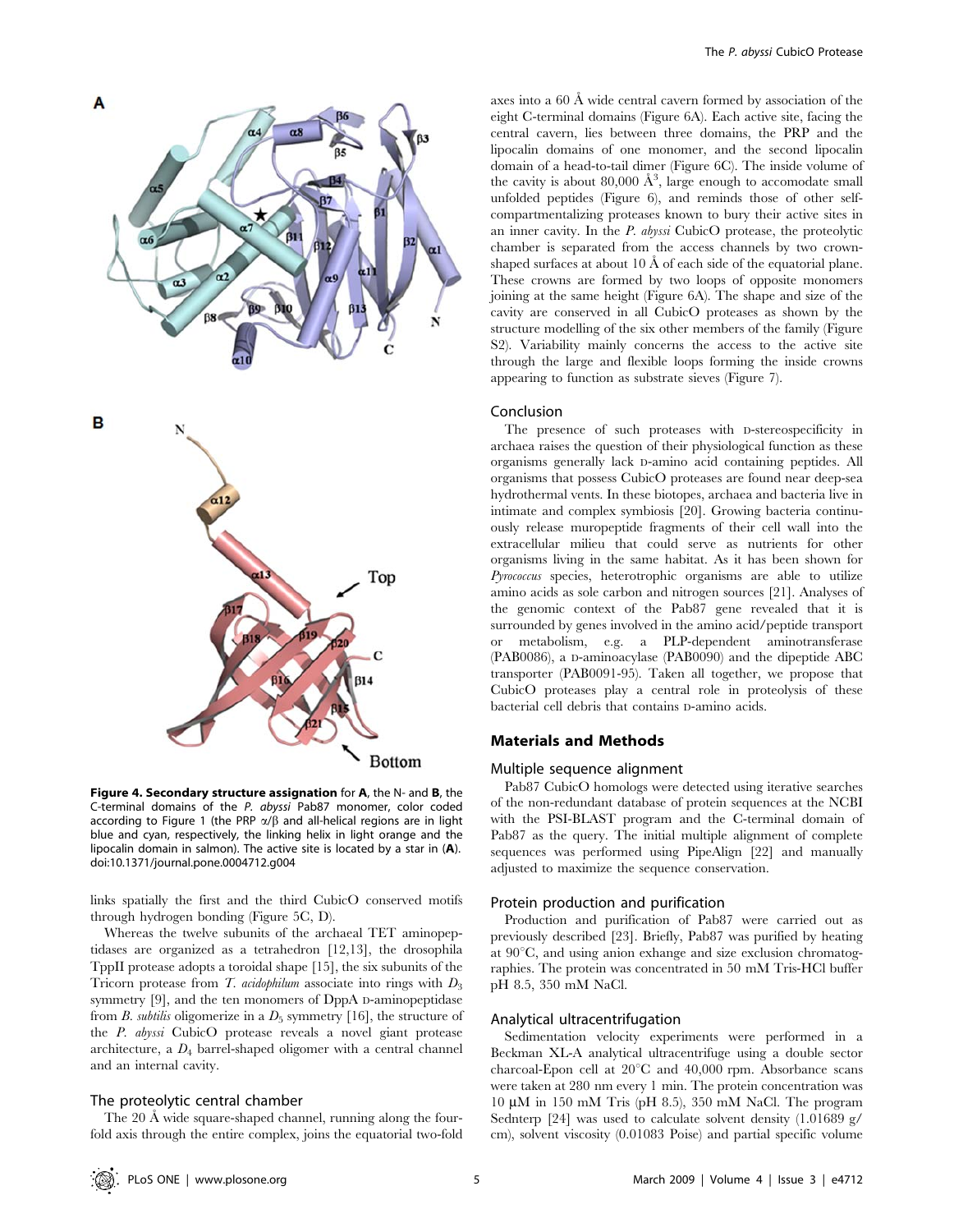

Figure 5. Head-to-tail dimer key-lock interaction. A, Side view of the head-to-tail dimer with the first monomer represented in blue surface and the second in green cartoon (left) and with both monomers represented in surface (right) highlighting the interdigitating of the monomers. **B**, Same figure as in (**A**) with a view rotated by 90° to the right. **C**, Residues involved in short distance interactions between the two monomers are<br>highlighted in orange. **D**, Hydrogen bond between the two CubicO specific motif doi:10.1371/journal.pone.0004712.g005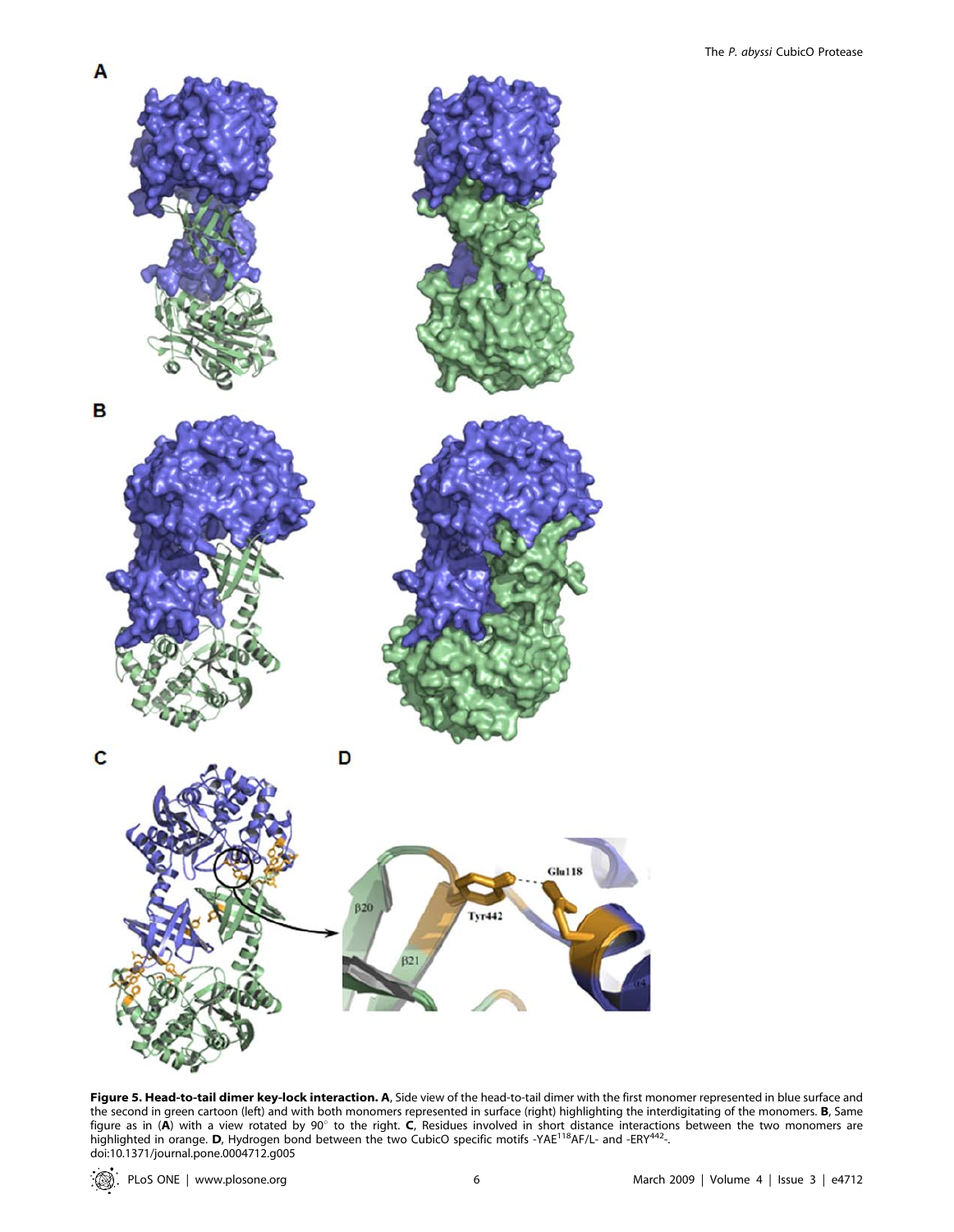

Figure 6. The proteolytic chamber. A, Open side view of the octamer. The front head-to-tail dimer has been removed. The top and bottom tetrameric rings are colored in blue and green, respectively. The β5-β6 and β16-β17 loops forming the two crown-shaped surfaces are colored in salmon and raspberry, respectively. To illustrate the size of the cavity, an Ala<sub>8</sub>-peptide was manually placed in extended conformation. **B**, Open top view of the octamer down the four-fold axis. For better clarity, the four N-terminal PRP domains of the top tetramer and the four C-terminal domain  $\beta$ 16– $\beta$ 17 loops of the bottom tetramer have been removed. C, Same figure as in (B) tilted so that the active site entrance is visible. Catalytic pocket is highlighted in orange. doi:10.1371/journal.pone.0004712.g006

 $(0.7499 \text{ ml/g})$  using the amino-acid composition. The sedimentation data were analyzed with the program Sedfit [25] using the continuous  $c(s)$  and  $c(M)$  distributions, and showed that 94% of the protein sedimented with a corrected sedimentation coefficient  $s_{20\degree \text{C},w} = 14.71 \pm 0.22$  S. The estimated frictional ratio (f/f<sub>0</sub> = 1.25) is consistent with a globular shape of the particle. The molecular mass of the particle  $(391,420 \pm 10,670)$  Da) is in very good agreement with the calculated molecular mass of the octamer (403,542 Da).

#### Cryo-electron microscopy

Pab87 was diluted to  $0.5 \text{ mg } \text{mL}^{-1}$  in 50 mM Tris-HCl buffer pH 8.5, 350 mM NaCl. 5  $\mu$ L of this solution was applied onto an electron microscopy grid covered with a holey carbon film. The grid was plunged into an ethane slush cooled with liquid nitrogen. The frozen hydrated specimen were observed at low temperature on a cryo electron microscope (Tecnai F20, FEG cathode operated at 200 kV) and images were recorded under low-dose condition (less than 2,000 electrons/nm<sup>2</sup>) on Kodak SO163 photographic plates. Areas covered with individual molecules were recorded at a 50,000 times magnification. The micrographs were digitized with a 5  $\mu$ m raster size using a drum scanner (Primescan D7100, Heidelberg). The data was coarsened twice resulting in a final pixel spacing of 0.254 nm. Boxing and CTF phase correction of the 6,480 molecular images were performed in the EMAN software package. Image analysis was performed using the IMAGIC software package [26] (Image Science Software, Berlin, Germany) as described earlier [27]. The resolution of the final reconstructions was estimated to be around 14 Å from the Fourier shell correlation function obtained by comparing two reconstructions, generated by splitting randomly the data set in half and according to the 0.5 cut-off in the Fourier shell correlation curve



Figure 7. Relative flexibility of the octamer. The structure is colored by B-factors to illustrate flexibility (dynamic disorder). Red color reflects high flexibility, light blue reflects low flexibility relative to the B-factors of the overall complex. A, Open side view of the octamer. The front head-totail dimer has been removed. The  $\beta$ 5– $\beta$ 6 and  $\beta$ 16– $\beta$ 17 loops forming the two crown-shaped surfaces appear highly flexible. **B**, Open top view of the octamer down the four-fold axis. For better clarity, the four N-terminal PRP domains of the top tetramer and the four C-terminal domain b16–b17 loops of the bottom tetramer have been removed. C, Same figure as in (B) tilted so that the active site entrance is visible. Catalytic pocket is highlighted in yellow.

doi:10.1371/journal.pone.0004712.g007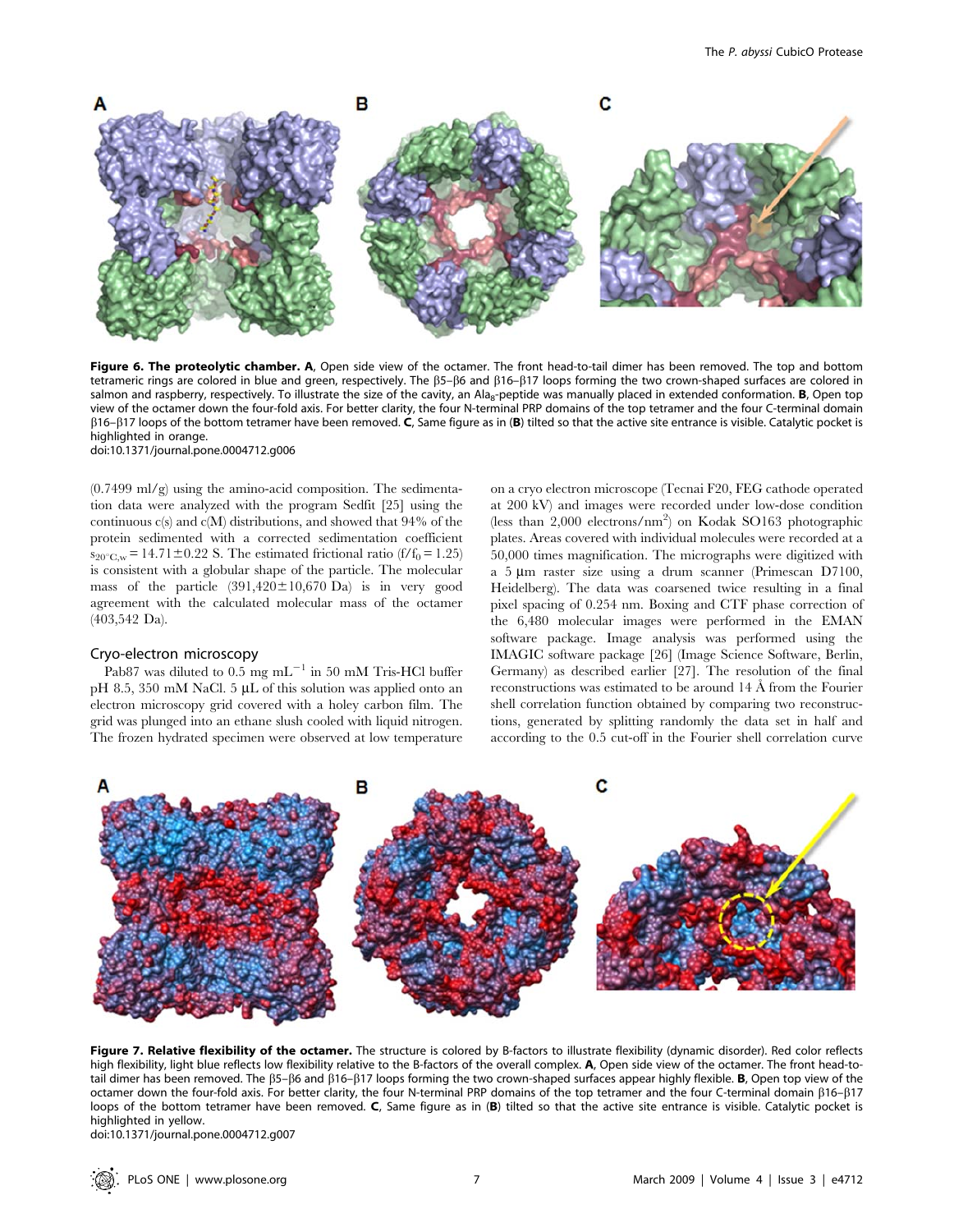(0.5 FSC criterion [28]). Figure 2D and Figure 7 were prepared with the UCSF Chimera package from the Resource for Biocomputing, Visualization, and Informatics at the University of California, San Francisco (supported by NIH P41 RR-01081) [29] (http://www.cgl.ucsf.edu/chimera).

## Crystallization and diffraction data collection

Pab87  $(7 \text{ mg } \text{mL}^{-1})$  was mixed with lanthanide complex solution at required concentration to obtain Lu-HPDO3A final concentrations of 50, 100 and 200 mM. Pab87/Lu-HPDO3A complex was co-crystallized by hanging drop vapor diffusion method with 20 mM CaCl<sub>2</sub>, 30% MPD and 100 mM sodium acetate buffer pH 4.6 at 18 $^{\circ}$ C. Diffraction data from a crystal obtained with Lu-HPDO3A concentration of 200 mM was used for SAD data collection at 2.2  $\AA$  resolution on ID29 beamline (ESRF, Grenoble, France). The wavelength was set to 1.3403 Å corresponding to the lutetium  $L_{\text{III}}$  absorption edge  $(f^{\prime} \sim 28 \text{ e}^{-})$ . Data were processed with XDS [30] and scaled with SCALA from the CCP4 suite [31]. The crystal has the symmetry of the space group P1 with eight molecules per asymmetric unit (see Table 1 for crystallographic parameters).

## Structure determination and refinement

AutoSHARP [32] was used to locate the lutetium sites based on the Lu-derivative anomalous data and to generate initial SAD phases at  $2.2$  Å resolution with a figure of merit of 0.35. Phases further improved by density modification, with a figure of merit of 0.88, yielded a clearly interpretable map that was submitted to automatic building using BUCCANEER [33]. The resulting built model corresponding to 89% of the structure was completed using COOT [34] and refined with CNS [35]. The R-factor of the final model is 0.196 ( $R_{\text{free}} = 0.241$ ), using all data from 30.0 to 2.2 Å resolution (Table 1). The model contains amino acid residues 1– 447 for chains A, B, F, G, H, 1–446 for chains C, D, E, 4 HPDO3A, 17 lutetium ions and 2,368 water molecules. The average root mean square deviation of the NCS-related subunits is 0.37 Å for the 446 superimposed  $C\alpha$  atoms. Model quality and stereochemistry were checked using CNS and PROCHECK [36] (Table 1). Atomic coordinates and structure factors of protein Pab87 in complex with Lu-HPDO3A have been deposited in the Protein Data Bank with accession code 2QMI.

### Molecular modelling

The monomeric structure of the CubicO proteases from Pyrococcus horikoshii, Caldivirga maquilingensis, Hyperthermus butylicus, Pyrobaculum aerophilum, Aeropyrum pernix and marine  $\gamma$ -proteobacterium HTCC2207 were modelled by SWISS-MODEL [37] using the 3D structure of one Pab87 monomer from Pyrococcus abyssi as model (PDB id 2QMI). The octamers were generated using the same  $D_4$  symmetry than the Pab87 octamer and optimized through rigid body minimization. Minimization process was pursued using simulated annealing and energy minimization with CNS [35]. The geometric quality of the models was assessed with Procheck [38]. The models were considered to be good with Verify3D [39], ProsaII [40] and Eval23D [41].

#### Activity assays

The D- and L-aminopeptidase activities were detected by monitoring the formation of p-nitroaniline from D- or L-Ala-pnitroanilide at 405 nm in a 20 mM Tris buffer (pH 8.0) from 40 to  $90^{\circ}$ C by  $10^{\circ}$ C steps [42].

The D-Ala-D-Ala carboxypeptidase activity was assayed on  $GlcNAc-MurNAc-L-Ala- $\gamma$ -D-Glu-L( $\mathcal{N}^{\epsilon}$ -D-Asp)Lys-D-Ala-D-Ala,$ 

GlcNAc-MurNAc-L-Ala-γ-D-Glu-L-(N<sup>ε</sup>-L-Ala-L-Ala)Lys -D-Ala-D-Ala, GlcNAc-MurNAc-L-Ala-γ-D-Glu-mesoDAP-D-Ala-D-Ala and L-Ala- $\gamma$ -D-Glu-L-Lys-D-Ala-D-Ala. The assays were performed in a 10 mL mixture containing protein Pab87 (5 mg), Tris-HCl (20 mM, pH 8.0) and substrate (1 mM). The reaction mixtures were incubated for 90 min at 37 or  $90^{\circ}$ C, and desalted using a micro column ( $\rm{ZipTipC}_{18}$ ; Millipore). The products of the reaction were analyzed by nanoelectrospray MS in the positive mode (Qstar Pulsar I; Applied Biosystems). The disaccharide-pentapeptide substituted by a D-aspartate residue (L-Lys<sup>3</sup>-D-Asp) was purified from the peptidoglycan of Enterococcus faecium M512 [43]. The disaccharide-pentapeptide substituted by an L-Ala-L-Ala side chain (L-Lys<sup>3</sup>-L-Ala-L-Ala) was purified from *Enterococcus faecalis* JH2-2 [44] and the disaccharide-pentapeptide containing meso-diaminopimelic acid (mesoDAP<sup>3</sup>) was purified from E. coli strain ATCC 25113, a strain deleted for several DD-carboxypeptidases. The procedures used for peptidoglycan preparation, digestion with muramidases, and reduction of MurNAc to muramitol with sodium borohydride have been previously described for enterococci [43] and E. coli [45]. The resulting muropeptides, disaccharide-tetrapeptides or tetrapeptide formed by the hydrolysis of the C-terminal D-Ala residue, were separated by RP-HPLC in acetonitrile gradients containing trifluoroacetic acid [43] and identified by mass spectrometry (MS). The concentration of the muropeptides was estimated by amino acid analysis after acidic hydrolysis with a Hitachi autoanalyzer [46]. Pentapeptide L-Ala-y-D-Glu-L-Lys-D-Ala-D-Ala was purchased from Sigma.

### Supporting Information

Figure S1 Structure-Corrected Sequence Alignment of CubicO protease family members. The sequence names are as following: pab87, Pyrococcus abyssi PAB0087, phori, Pyrococcus horikoshii PH0142/PH0143, cmaqu, Caldivirga maquilingensis Cmaq\_0116, paero, Pyrobaculum aerophilum PAE3237, hbuty, Hyperthermus butylicus Hbut\_1035, apern, Aeropyrum pernix Ap\_0338, gprot, marine  $\gamma$ proteobacterium HTCC2207.  $\alpha$ -helices (cylinders) and  $\beta$ -strands (arrows) of P. abyssi Pab87 are aligned with the sequences and color coded according to Fig 1A (the peptidase  $\alpha/\beta$  and all-helical regions are in light blue and cyan, respectively, the linking helix in light orange and the lipocalin domain in salmon). Residues emphasized by black shading are 100% conserved, and gray shading represents 85% conservation in the multiple alignment of the 7 sequences. CubicO specific motifs are underlined by red stars (the YAEAF/L, FFYLN and ERY are located at residues 116– 120, 158–162 and 440–442, respectively, in Pab87) and PRP specific motifs by green stars (the SXXK, YXN and HXG motifs are located at residues 59–62, 160–162 and 302–304, respectively, in Pab87).

Found at: doi:10.1371/journal.pone.0004712.s001 (0.09 MB PDF)

Figure S2 Structure of the CubicO protease models from A, Aeropyrum pernix, B, Caldivirga maquilingensis, C, the marine  $\gamma$ proteobacterium HTCC2207, D, Hypethermus butylicus, E, Pyrobaculum aerophilum, F, Pyrococcus abyssi, G, Pyrococcus horikoshii. On left, open side view of the octamers. To visualize the internal cavity, the head-to-tail dimer in the front of the picture has been removed. The top and bottom tetrameric rings are colored in blue and green, respectively. The beta 5-beta 6 and beta 16-beta 17 loops forming the two crown-shaped surfaces are colored in salmon and raspberry, respectively. On right, ribbon representation of the octamers.

Found at: doi:10.1371/journal.pone.0004712.s002 (1.85 MB PDF)